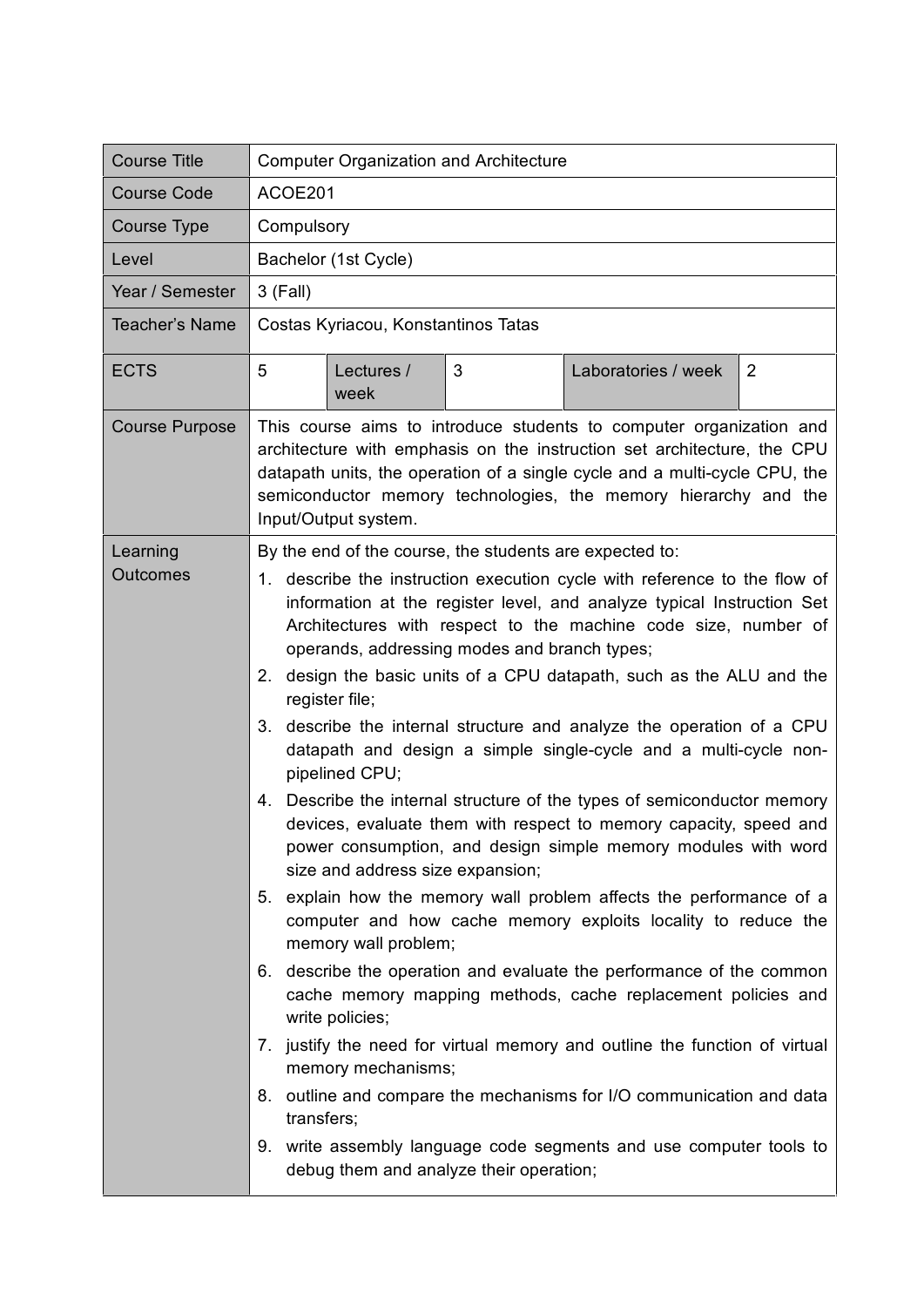|                         | 10. use EDA tools and FPGA boards to design, simulate, verify,<br>implement and test the operation of datapath units and memory<br>devices.                                                                                                                                                                                                                                                                                                                                                                                                                                                                                                                                                                                                                                                                                                                                                                                                                                                                                                                                                                                                                                                                                                                                                                                                                                                                                                                                                                                                                                                                                                                                                                                                                                                                                           |  |  |
|-------------------------|---------------------------------------------------------------------------------------------------------------------------------------------------------------------------------------------------------------------------------------------------------------------------------------------------------------------------------------------------------------------------------------------------------------------------------------------------------------------------------------------------------------------------------------------------------------------------------------------------------------------------------------------------------------------------------------------------------------------------------------------------------------------------------------------------------------------------------------------------------------------------------------------------------------------------------------------------------------------------------------------------------------------------------------------------------------------------------------------------------------------------------------------------------------------------------------------------------------------------------------------------------------------------------------------------------------------------------------------------------------------------------------------------------------------------------------------------------------------------------------------------------------------------------------------------------------------------------------------------------------------------------------------------------------------------------------------------------------------------------------------------------------------------------------------------------------------------------------|--|--|
| Prerequisites           | Co-requisites<br>None<br>ACOE161, ASCS182                                                                                                                                                                                                                                                                                                                                                                                                                                                                                                                                                                                                                                                                                                                                                                                                                                                                                                                                                                                                                                                                                                                                                                                                                                                                                                                                                                                                                                                                                                                                                                                                                                                                                                                                                                                             |  |  |
| <b>Course Content</b>   | <b>Computer Arithmetic:</b> Negative number representation, signed and<br>$\bullet$<br>unsigned arithmetic operations on binary and hexadecimal numbers,<br>fractional numbers and the floating point representation.<br>• Introduction and Instruction Set Architectures: Instruction cycle and<br>flow of information at the register level. Performance issues. Instruction<br>Set Architectures, instruction formats and instruction decoding. Relation<br>between machine language, assembly language and high level<br>languages.<br>• CPU design basics: Datapaths, register files, ALU, shift and rotate<br>circuits. Register transfer operations and micro-operations. Control unit<br>implementation. Single-cycle and<br>multi-cycle non-pipelined CPU<br>design.<br>• Semiconductor Memory: Internal structure of semiconductor memory<br>devices, signals and basic characteristics. Types of memory devices,<br>ROM and RAM (dynamic and static). Memory expansion and memory<br>addressing. Memory technologies.<br>• Memory Hierarchy: The memory wall problem and the<br>locality<br>principle. Cache memory organization and<br>Cache<br>mapping.<br>replacement and write policies. Cache performance metrics. Virtual<br>memory.<br>• Input/Output: I/O interfacing and addressing. Mechanisms for I/O<br>communication and data transfers: program controlled, direct memory<br>access and interrupts.<br>• Laboratory Work: Part 1: Assembly language programming, use of<br>assemblers and simulators to analyze the operation of code segments.<br>Part 2: Individual or small group experiments performed with the use of<br>common FPGA boards. Experiments include the design and analysis of<br>the basic units of a typical CPU such as register files, ALUs, memory<br>devices and simple cache units. |  |  |
| Teaching<br>Methodology | The taught part of course is delivered to the students by means of<br>lectures, conducted with the help of computer presentations. Lecture<br>notes and presentations are available for students to use in combination<br>with the textbook, through the university's e-learning platform.<br>Lectures are supplemented with laboratory work. The laboratory work is<br>made out of two parts. The first part introduces students to assembly<br>language, where lab sessions are carried out using simulators. The<br>second part concerns the operation of specific hardware components<br>examined with the use of FPGA boards.                                                                                                                                                                                                                                                                                                                                                                                                                                                                                                                                                                                                                                                                                                                                                                                                                                                                                                                                                                                                                                                                                                                                                                                                    |  |  |
| <b>Bibliography</b>     | Textbook:                                                                                                                                                                                                                                                                                                                                                                                                                                                                                                                                                                                                                                                                                                                                                                                                                                                                                                                                                                                                                                                                                                                                                                                                                                                                                                                                                                                                                                                                                                                                                                                                                                                                                                                                                                                                                             |  |  |